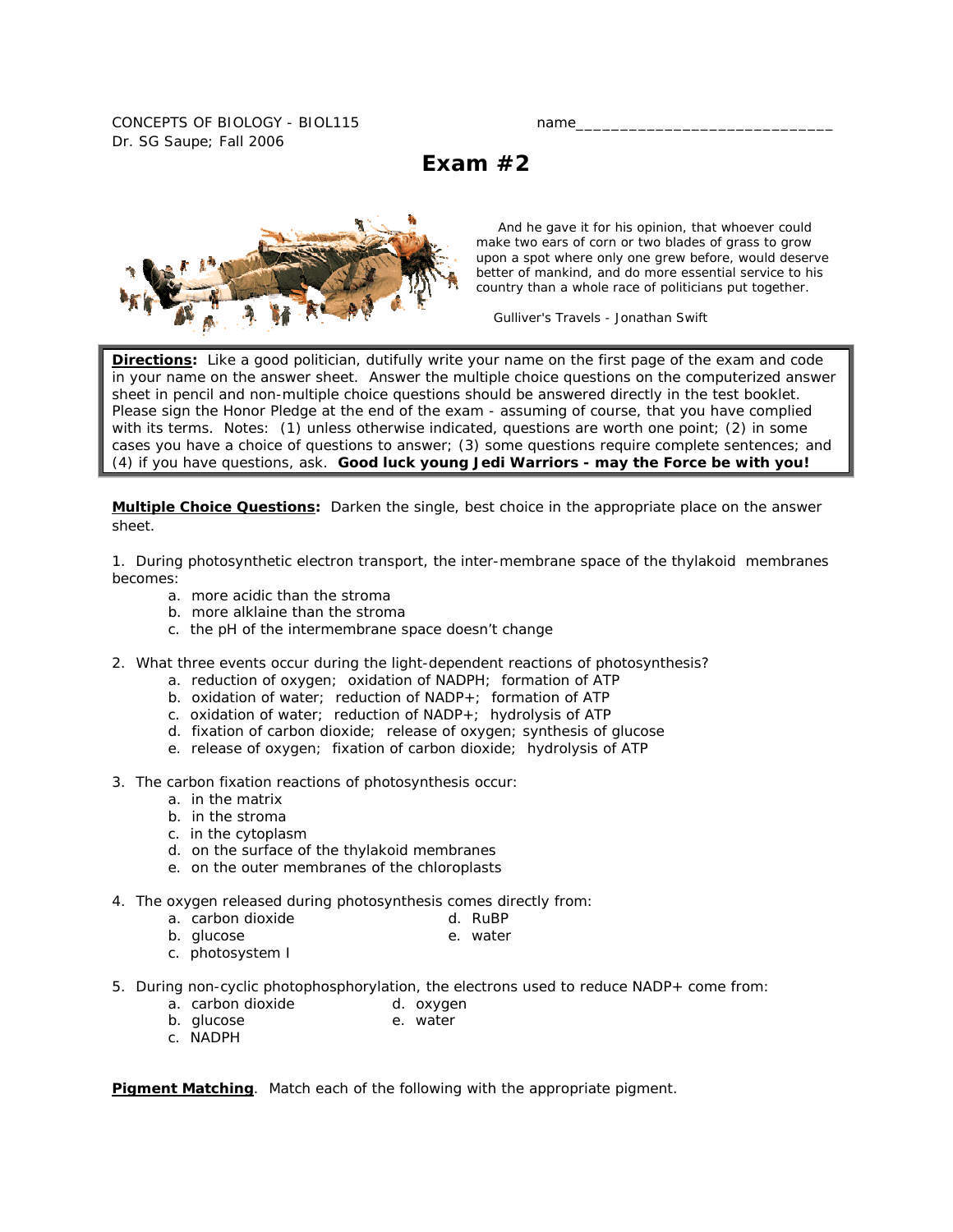- a. carotenes and xanthophylls d. chlorophyll a & b
	-
- 
- c. chlorophyll b only
- b. chlorophyll a only e. all of the pigments
- 6. Yellow to orange in color
- 7. P680 and P700 are examples
- 8. Occur in the thylakoid membranes

- - - - - - - - - - - - - - - - --

9. Assume a thylakoid is somehow punctured so that the thylakoid space (lumen) is no longer separated from the stroma. This damage will have the most direct effect on which of the following processes?

- a. the synthesis of ATP
- b. the splitting of water
- c. the reduction of NADP+
- d. the absorption of light energy by chlorophyll
- e. the flow of electrons from photosystem II to photosystem I
- 10. Which of the following does NOT occur during photosystem II?
	- a. Light energy excites electrons in an antenna pigment
	- b. The spitting of water yields molecular oxygen as a by-product
	- c. Excitation energy from chlorophyll is passed along to the P680 reaction center
	- d. The reaction center donates a pair electrons to NADPH which is converted to NADP+
	- e. The electron vacancy in the P680 reaction center is filled by electrons derived from water
- 11. The primary function of the light-dependent reactions of photosynthesis is to:
	- a. produce carbon dioxide
	- b. produce ATP and NADPH.
	- c. convert light energy to glucose.
	- d. produce glucose from carbon dioxide and water.
- 12. Which of the wavelengths of light is LEAST effective in photosynthesis? a. blue b. red c. green

13. van Helmont placed a willow seedling in a sealed pot. He watered the plant regularly. At the beginning of the experiment the plant weighed five pounds and it weighed 169 pounds at the end of the experiment five years later. The primary source of the increased weight of the plant is from:

- a. water
- b. carbon dioxide in the air
- c. oxygen in the atmosphere
- d. minerals that were present in the soil
- e. sugars the plant absorbed through its roots

**True or False** *(this is just like voting for a politician, tis true, tis false!?)*

- 14. Water gives its electrons to PSII.
	- a. False b. True
- 15. NADP is reduced in PSII.
	- a. False b. True
- 16. The Z-scheme occurs in the stroma of the chloroplast.
	- a. False b. True
- 17. The Calvin cycle is a complex of proteins embedded in the thylakoid membrane. a. False b. True
- 18. PSII is comprised of photosynthetic with pigments, electron carriers and the P700 reaction center.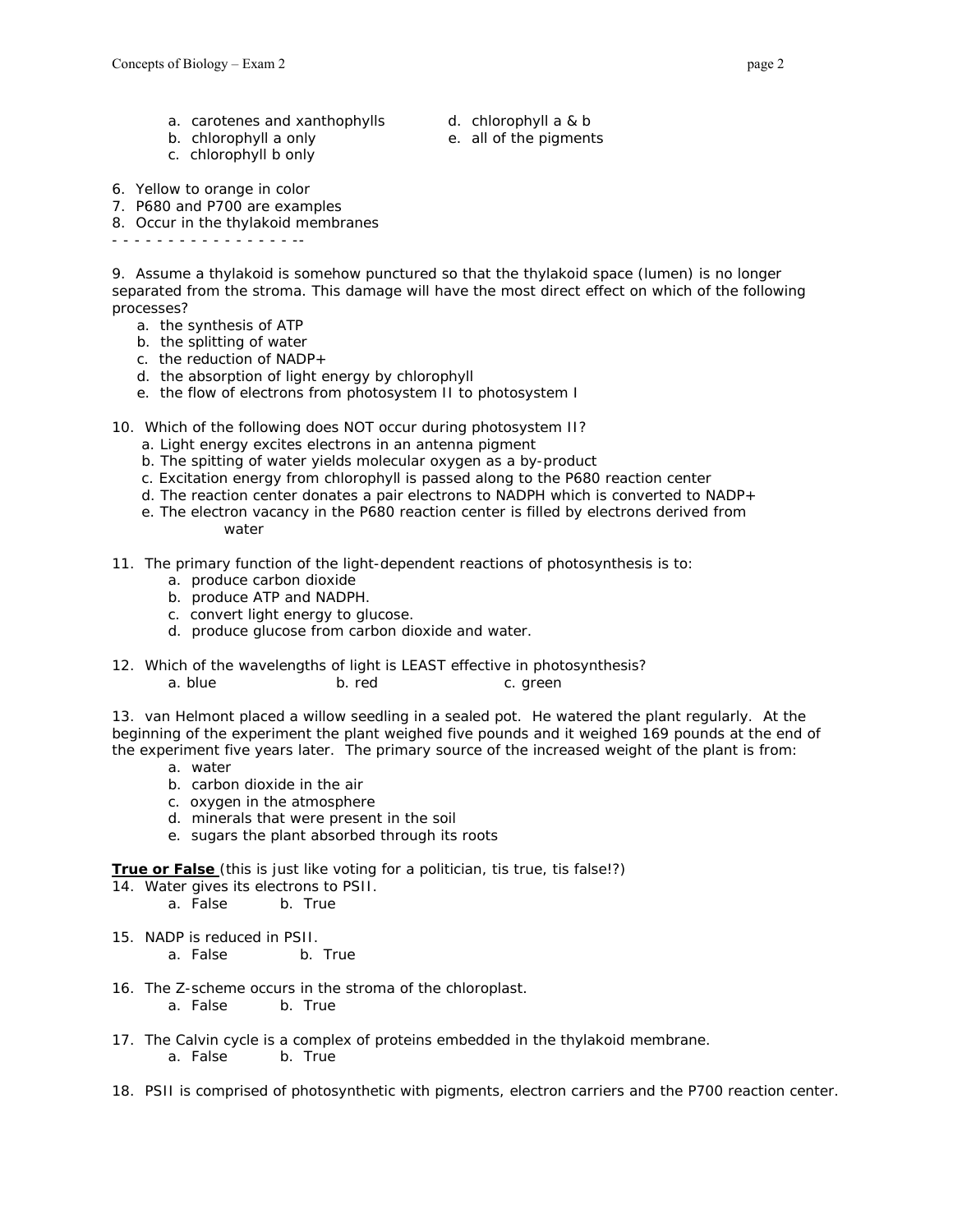a. False b. True

- 19. A proton gradient provides the energy needed to synthesize ATP by in the ATPase coupling factor. a. False b. True
- 20. The Calvin cycle must turn six times and fix six carbon dioxide molecules to yield one net glucose a. False b. True
- 21. The Calvin cycle occurs in the light. a. False b. True
- 22. The Z-scheme occurs in the dark. a. False b. True
- 23. The Calvin cycle requires ATP and NADPH that are supplied from the Z-scheme. a. False b. True - - - - - - - - - - - - - - - - - - - - - - - - -
- 24. The polar "head" of a phospholipid molecule is:
	- a. water insoluble example c. hydrophobic
	- b. non-polar d. hydrophilic
- 25. One of the functions of cholesterol and other sterols in cell membranes is to:
	- a. transport proteins across the membrane
	- b. speed up the rate of diffusion
	- c. serve as the catalyst for active transport
	- d. prevent water from entering the cell
	- e. maintain membrane fluidity
- 26. The currently accepted model for the cell membrane is called the:
	- a. mayonnaise model
	- b. sandwich model
	- c. unit membrane model
	- d. fluid mosaic model
	- e. Who cares? And all this talk about sandwiches and mayo is making me hungry
- 27. The hydrophilic regions of a membrane protein are most likely to be found
	- a. associated with the fatty acid region of the lipids.
	- b. in the interior of the membrane.
	- c. exposed on the surface of the membrane.
	- d. either on the surface or inserted in the interior of the membrane.
- 28. When a red blood cell is placed in an isotonic solution, which of the following will occur?
	- a. The cell will shrivel.
	- b. The cell does not change
	- c. The cell will swell and burst.
	- d. The cell will temporarily shrivel, and then return to normal.
- 29. Which of the following molecules most readily diffuses across the plasma membrane?
	- a.  $K^+$  c. a long chain fatty acid
	- b. Na<sup>+</sup> d. glucose

30. Given the general equation for photosynthesis: CO<sub>2</sub> + H<sub>2</sub>O $\rightarrow$  (H<sub>2</sub>O)<sub>n</sub> + O<sub>2'</sub> which of the following is TRUE?

a. water is reduced to oxygen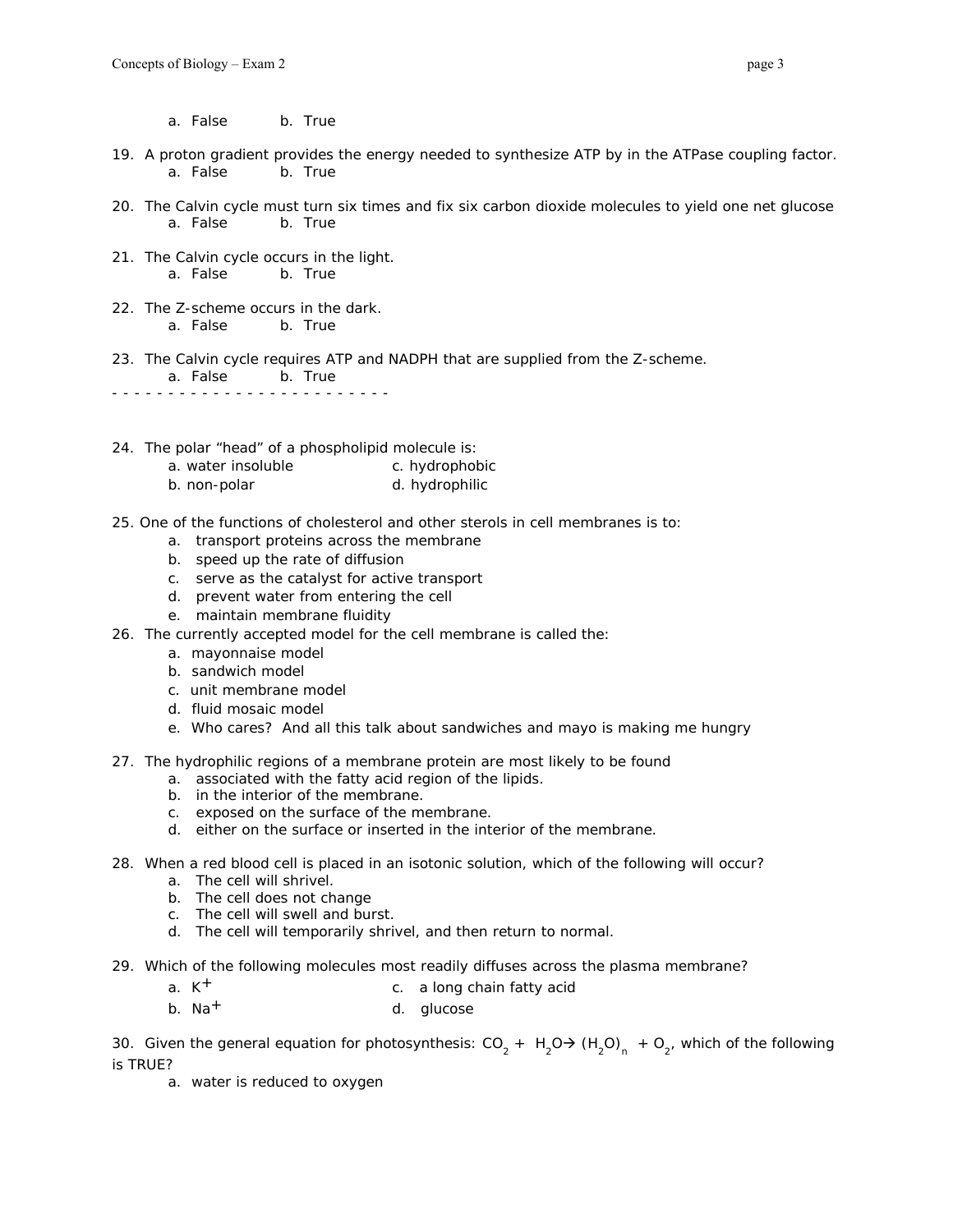- b. water is oxidized to a carbohydrate
- c. carbon dioxide is oxidized to oxygen
- d. carbon dioxide is reduced to a carbohydrate
- e. carbon dioxide and water are both oxidized
- 31. If NAD was required for this reaction, during the reaction it would be converted from:
	- a.  $NAD^+ \rightarrow NADPH + H^+$
	- b. NADH +  $H^+$   $\rightarrow$  NAD<sup>+</sup>

32. The concentration of iodine in the cells of the thyroid gland is many times greater than in surrounding cells. Iodine enters the cells of the thyroid from the surroundings by:

- a. exocytosis
- b. active transport across the membrane.
- c. passive diffusion across the membrane.
- d. facilitated diffusion across the membrane.

**U-2B QUESTION** . The diagram below represents a U-tube that is separated by a semi-permeable membrane. Side A is filled with a sucrose solution (10 mOsm/L) and side B is filled with water. The membrane allows the passage of water but not sucrose. Use this diagram to answer the questions.

- 33. The net movement of water in this system will be from:
	- a. Side A to Side B
	- b. Side B to Side A
	- c. there will be no net movement of the water
	- d. there is not enough information given to answer
- 34. Side A is \_\_\_\_\_\_\_\_\_\_\_ to Side B. a. hypotonic b. hypertonic c. isotonic
- 35. The water will rise up the tube on:
	- a. Side A b. Side B

36. If a red blood cell with an internal concentration equivalent to 20 mOsm/L is placed in Side A it will:

- a. swell and burst
- b. undergo plasmolysis
- c. not change
- 37. The movement of water from one side of the system to the other is an example of:
	- a. bulk flow c. facilitated diffusion
	- b. diffusion b. diffusion d. active transport
- 38. If the semi-permeable membrane is removed, the sucrose will:
	- a. move from Side A to Side B
	- b. move Side B to Side A
	- c. show no change

- - - - - - - - - - - - - - - - -

39. Cells that have a wall, such as plant or bacterial cells, would be least likely to take up nutrients and other materials by:

- a. active transport
- b. diffusion
- c. osmosis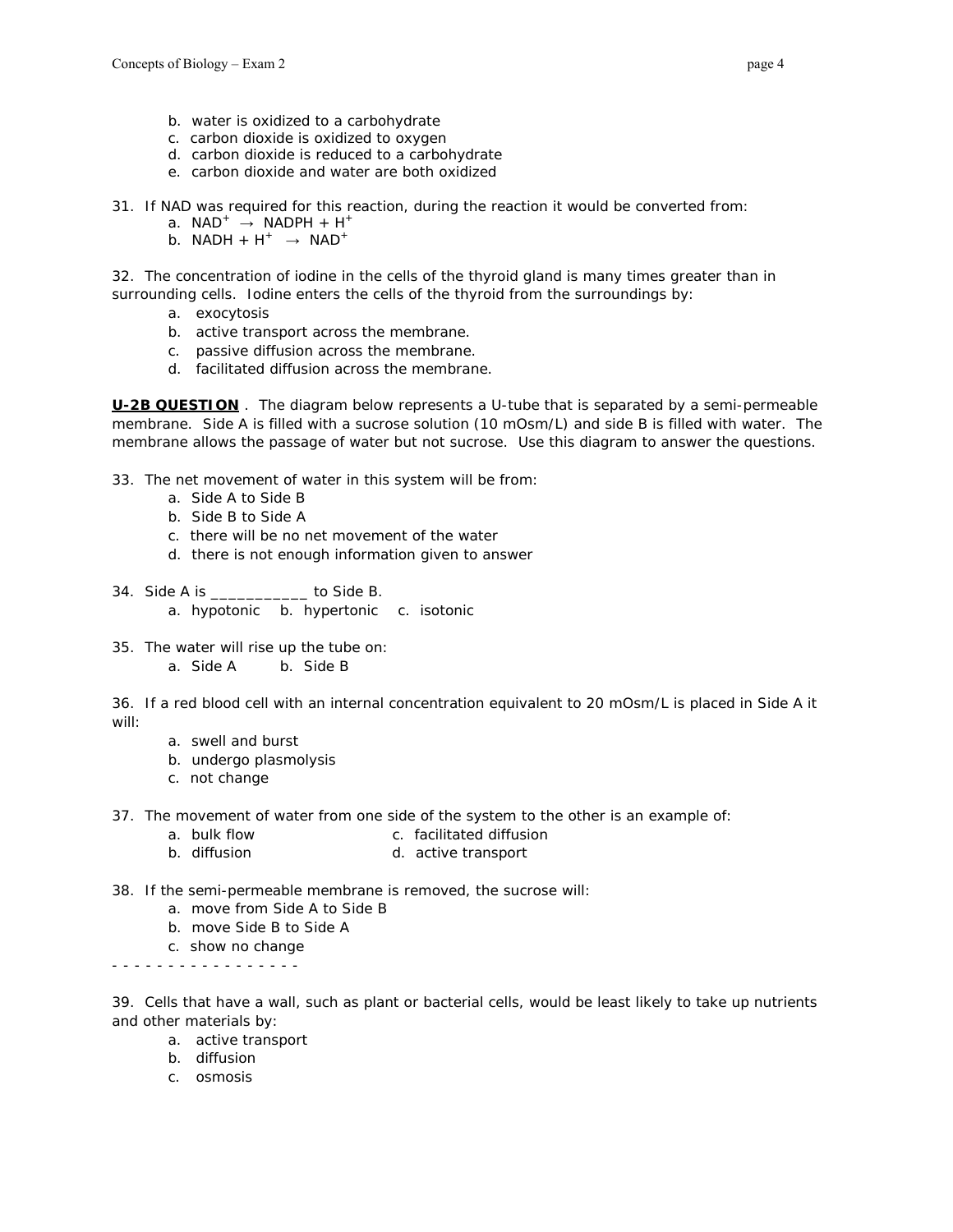- d. phagocytosis
- 40. Which of the following would indicate that facilitated diffusion was taking place?
	- a. Substances were moving against a diffusion gradient.
	- b. ATP was being rapidly consumed as the substance moved.
	- c. A substance was diffusing much faster than the conditions indicate it should.
	- d. A substance was moving from a region of low concentration into a region of higher concentration of the substance.
- 41. Prokaryotic cells typically have a larger surface-to-volume ratio than eukaryotic cells. a) True b) False

42. After ingesting an amatoxin-containing mushroom, a person's cells begin to self-destruct and digest themselves. This suggests that the amatoxin poison might selectively destroy the:

- a. cell membrane d. lysosomes
- b. endoplasmic reticulum e. mitochondria
- c. golgi apparatus
- 43. Which of the following structures occurs in BOTH animal and plant cells?
	- a. cell wall a cell wall a subset of the d. lysosome
	- b. central vacuole b. plastid
	- c. centriole
- 44. The DNA in the nucleus is termed:
	- a. chromatin d. nucleoplasm
	- b. nuclear lamina e. nucleolus
	- c. nuclear pores
- 45. Which of the following organelles is surrounded by a single membrane?
	- a. chloroplast d. nucleus
	- b. lysosome e. ribosome
		- c. mitochondrion

46. Matrix is to mitochondria as \_\_\_\_\_\_\_\_\_\_\_\_\_\_\_\_ is to chloroplast

- a. cristae c. stroma
- b. grana d. thylakoid
- 47. Which of the following structures is NOT part of the endomembrane system?
	- a. cell membrane d. mitochondrion
	- b. endoplasmic reticulum e. vacuoles
	- c. golgi apparatus
- 48. Which of the following are made of two intertwined strands of actin?
	- a. microtubules
	- b. microfilaments
	- c. intermediate filaments
	- d. all of the above

*Whew, you're almost finished....answer the remainder of the questions directly in the test booklet*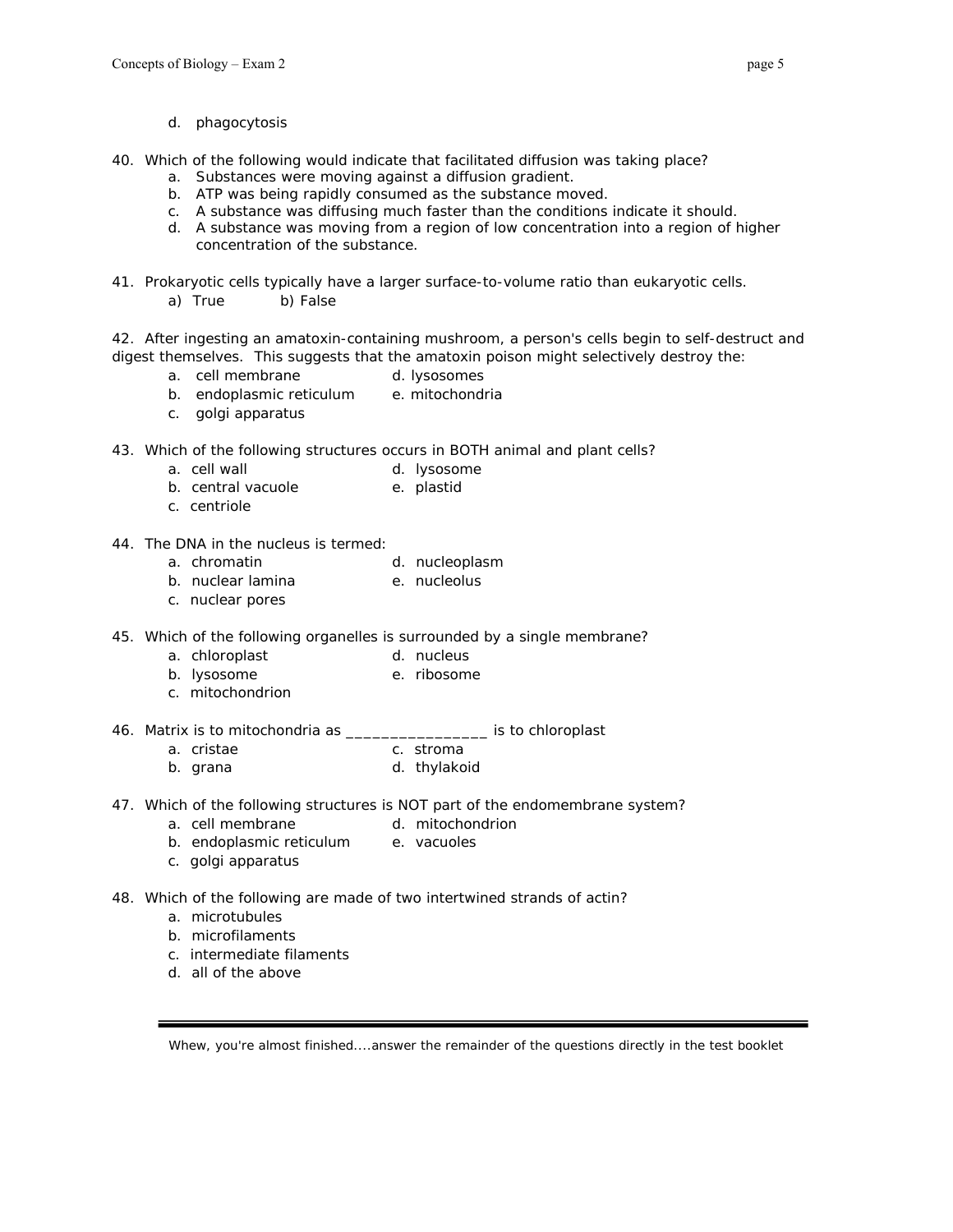**Cell Fill-In-The-Blanks:** *Fill in the blanks with the appropriate letter. Some answers may be used more than once, others not at all.* 

- a. amyloplast g. endoplasmic
- b. basal body c. centrioles
- reticulum
- h. flagella
- d. chloroplasts
- e. cilia f. cytoplasm
- i. glyoxisome
- j. golgi body
- k. lysosomes
- o. nucleolus p. nucleoplasm

l. microfilament m. microtubule n. mitochondria

- q. peroxisome
- 1. \_\_\_\_\_\_\_\_\_\_\_\_\_\_\_ anchors the cilia and flagella 2. \_\_\_\_\_\_\_\_\_\_\_\_\_\_\_\_\_\_\_\_ Cell highway, for transport and synthesis, network of tubules and sacs 3. \_\_\_\_\_\_\_\_\_\_\_\_\_\_\_ Cell packaging, processing and shipping center 4. \_\_\_\_\_\_\_\_\_\_\_\_\_\_\_\_\_\_\_\_\_ Cell structure with a 9 x 3 arrangement of microtubules 5. \_\_\_\_\_\_\_\_\_\_\_\_\_\_\_ Gel-like material in which the organelles are embedded 6. \_\_\_\_\_\_\_\_\_\_\_\_\_\_\_ involved in cell division in animal cells but not plants 7. \_\_\_\_\_\_\_\_\_\_\_\_\_\_\_\_\_\_\_\_\_\_\_\_\_\_\_ Liquid inside the nucleus 8. \_\_\_\_\_\_\_\_\_\_\_\_\_\_\_\_\_\_\_ Organelle that has a polarity (cis and trans sides) 9. \_\_\_\_\_\_\_\_\_\_\_\_\_\_\_\_\_\_\_ Organelle that often has ribosomes attached to it 10. \_\_\_\_\_\_\_\_\_\_\_\_\_\_\_ Organelle used for fat metabolism; especially abundant in seeds 11. \_\_\_\_\_\_\_\_\_\_\_\_\_\_\_ Site of ATP production; cellular respiration 12. \_\_\_\_\_\_\_\_\_\_\_\_\_\_\_\_\_\_\_\_\_\_\_ Site of enzyme production 13. \_\_\_\_\_\_\_\_\_\_\_\_\_\_\_\_\_\_\_\_\_ Site of photosynthesis 14. \_\_\_\_\_\_\_\_\_\_\_\_\_\_\_ Site of ribosome synthesis

**Membrane Question**: In class we discussed how to make mayonnaise by emulsifying vegetable oil in vinegar by adding lecithin from an egg yoke. If the circles below represent a drop of oil in the vinegar, draw how the phospholipids from lecithin would arrange themselves relative to the oil droplet. Use this symbol - - to represent a phospholipids.

**Complete the Sentence Question**: Complete each sentence with the appropriate word or phrase.

- 1. A coenzyme is ….
- 2. Aquaporins are......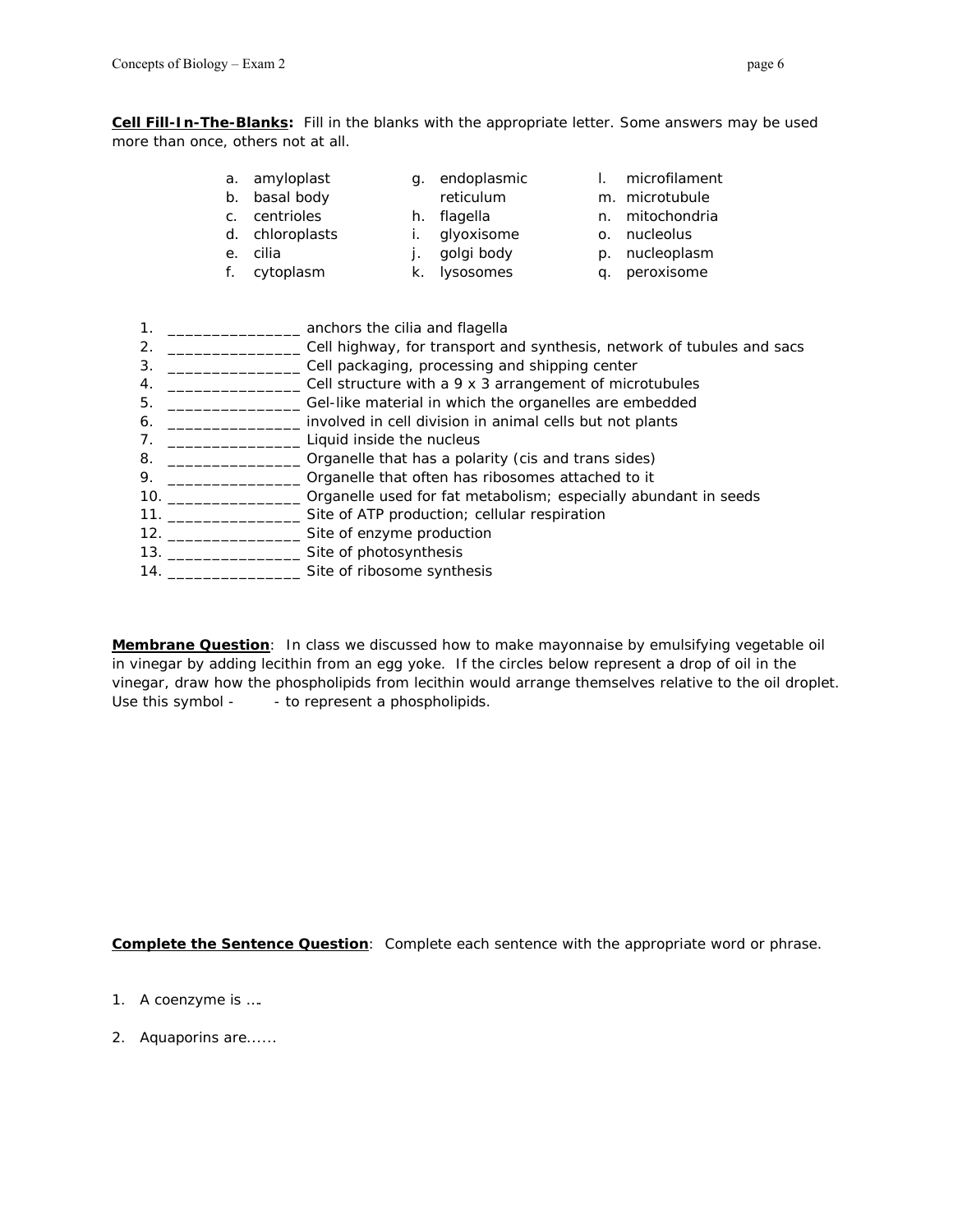**Short Answer Questions:** *Answer using complete sentences that would make even the most silver-tongued politician jealous***. Answer FOUR.** (3 points each)

- 1. Why are cells small?
- 3. Explain how prokaryotic and eukaryotic cells differ.
- 4. What is rubisco? (2 points)
- 5. Identify 4 things that can happen when a chlorophyll molecules becomes excited (4 pts)
	- a. b. c. d.

## **Over the Rainbow Question**: *Oh Toto, I don't think we're in Kansas anymore!*

1. Imagine that you've discovered a strange new photosynthetic organism that has a single photosynthetic pigment which is blue. Using a Spectronic 20 you measure the absorption spectrum of this pigment. Plot on the following graph, the likely absorption spectrum for this BLUE pigment. (2 pts)



2. What wavelengths of light would this organism use for photosynthesis? Explain. (2 pts)

*Congratulations, You Made It!!!! You've Completed Your Second Concepts 115 Exam***!!** 

**Pledge**: I have neither given nor received help when taking this exam. **Signature** \_\_\_\_\_\_\_\_\_\_\_\_\_\_\_\_\_\_\_\_\_\_\_\_\_\_\_\_ **Date** \_\_\_\_\_\_\_\_\_